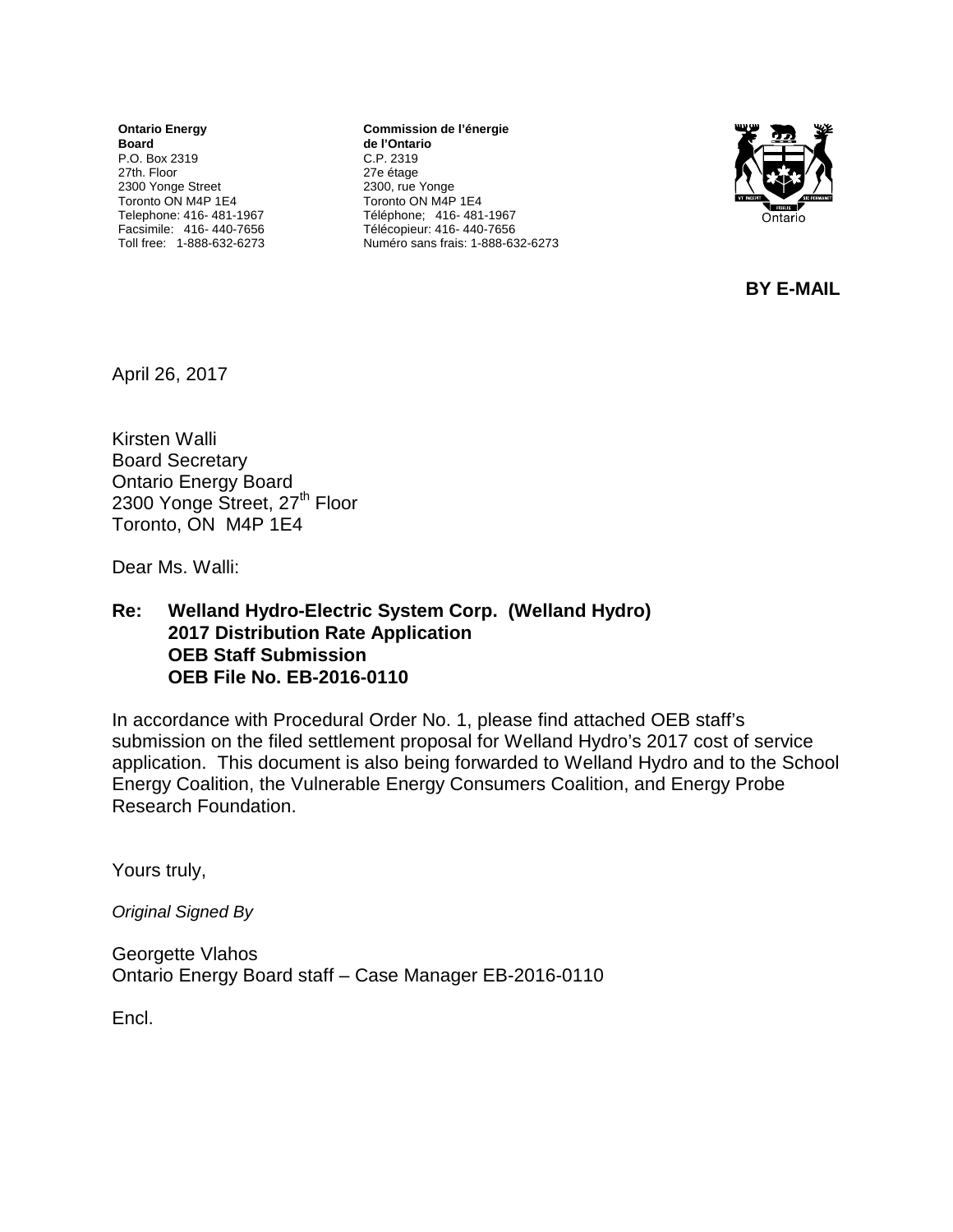# **2017 ELECTRICITY DISTRIBUTION RATES Welland Hydro-Electric System Corp.**

# **EB-2016-0110**

# **OEB STAFF SUBMISSION ON SETTLEMENT PROPOSAL**

**April 26, 2017**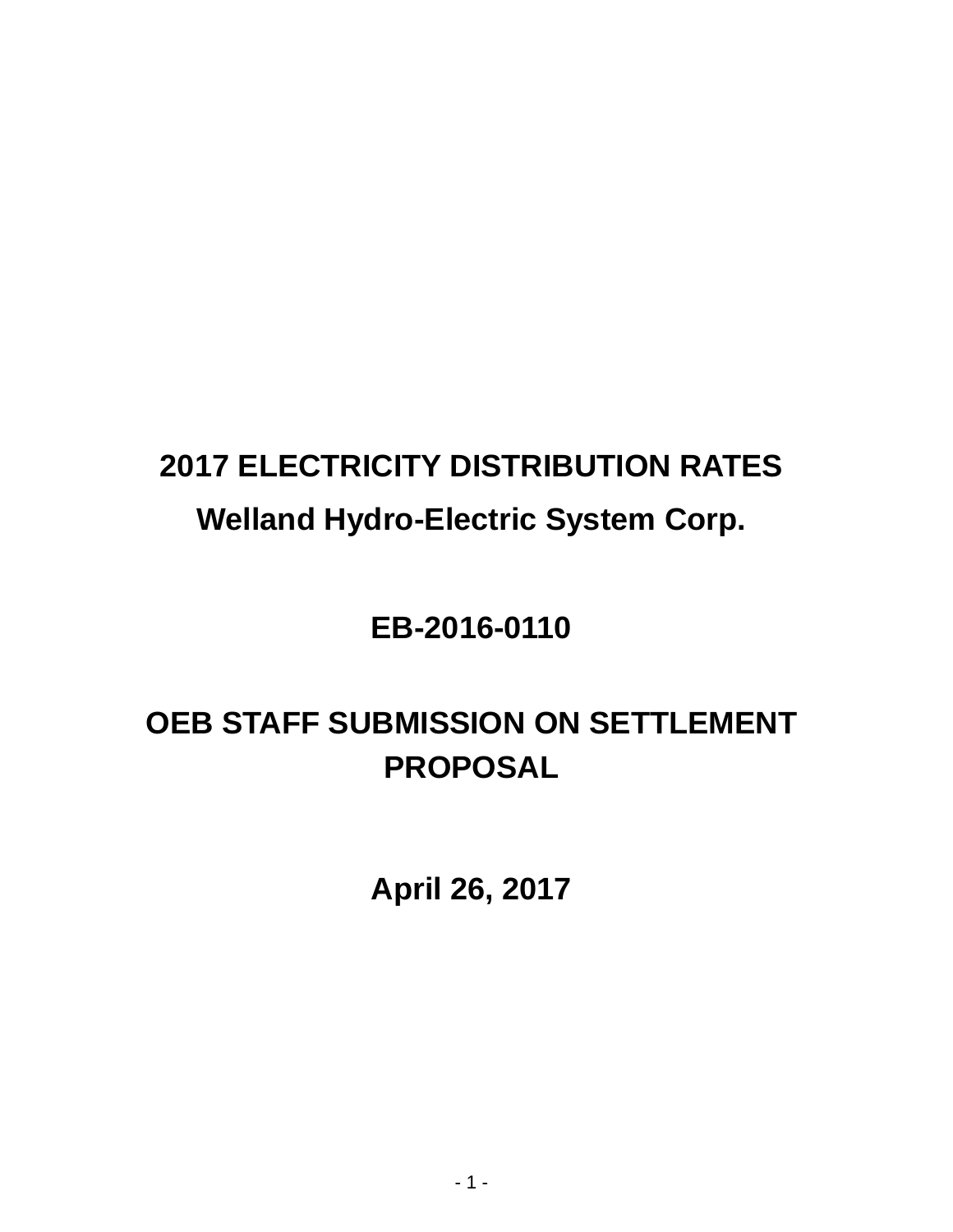# **INTRODUCTION**

Welland Hydro-Electric System Corp. (Welland Hydro) filed a complete application with the Ontario Energy Board (OEB) on December 15, 2016 seeking approval for changes to the rates that Welland Hydro charges for electricity distribution, to be effective May 1, 2017.

A community meeting was held as part of the proceeding on January 31, 2017. The OEB and Welland Hydro made presentations at the meeting, and there was one customer presentation at the meeting as well. A summary of the community meeting was posted to the record of the proceeding. One letter of comment was received after the community meeting, and it is also posted to the record of the proceeding. The comments during the community meeting focused on the OEB's role in Cap and Trade, general concerns regarding affordability and rising electricity rates, as well as provincial energy policy. Specifically with respect to Welland Hydro, customers voiced concerns about the requested rate increase citing increasingly unaffordable hydro bills. OEB staff took comments regarding affordability into consideration in reviewing Welland Hydro's application to ensure total bill impacts at the conclusion of the proceeding would not have a major impact on customers. For a typical residential customer with monthly consumption of 750 kWh, the total bill impacts under the filed Settlement Proposal would be an increase by about \$0.23 per month - a percentage increase of about 0.15%. Overall, there were many positive comments regarding the customer service that Welland Hydro provides.

The OEB issued an approved issues list for this proceeding on March 28, 2017. A settlement conference was held on April 3 and 4, 2017 and Welland Hydro filed a settlement proposal setting out an agreement between all the parties to the proceeding on April 19, 2017. The parties to the settlement proposal are Welland Hydro, and the following approved intervenors in the proceeding: the School Energy Coalition (SEC), the Vulnerable Energy Consumers Coalition (VECC), and Energy Probe Research Foundation (EP) (Parties).

The settlement proposal represents a full settlement.

This submission is based on the status of the record as of the filing of Welland Hydro's settlement proposal and reflects observations which arise from OEB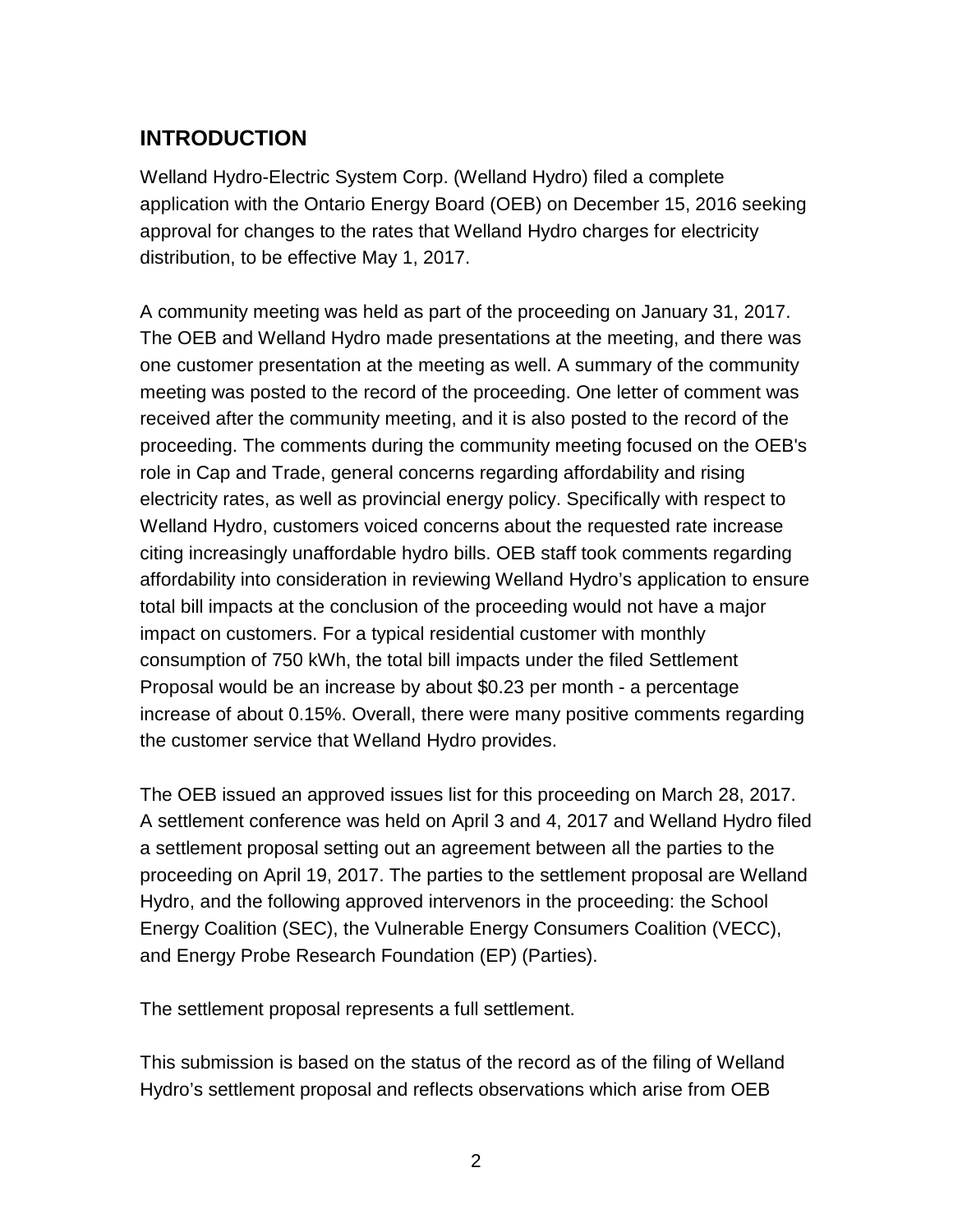staff's review of the evidence and the settlement proposal. It is intended to assist the OEB in deciding upon Welland Hydro's application and the settlement proposal.

### **Settlement Proposal**

OEB staff has reviewed the settlement proposal in the context of the objectives of the *Renewed Regulatory Framework for Electricity* (RRFE), other applicable OEB policies, relevant OEB decisions, and the OEB's statutory obligations. The Parties considered the issues and outcomes of the RRFE in the context of Welland Hydro's application.

OEB staff submits that the settlement proposal reflects a reasonable evaluation of the distributor's planned outcomes in this proceeding, appropriate consideration of the relevant issues and ensures there are sufficient resources to allow Welland Hydro to achieve its identified outcomes in the four incentive ratesetting years that will follow. OEB staff further submits that the explanation and rationale provided by the Parties is adequate to support the settlement proposal and that the outcomes arising from the OEB's approval of the issues settled as noted in the settlement proposal would adequately reflect the public interest and would result in just and reasonable rates for customers.

OEB staff finds it necessary to make submissions on the following three areas in order to assist the OEB's consideration of the settlement proposal:

- Capital Budget and Distribution System Plan (DSP)
- Actuarial Gains and Losses Variance Account
- Retail Cost Variance Accounts (RCVA) Accounts 1518 and 1548

# **Capital Budget and Distribution System Plan (DSP)**

OEB staff notes that the Parties have agreed to reduce Welland Hydro's proposed 2017 capital expenditures of \$2,208,986 by \$100,000 to \$2,108,986.

The settlement proposal also stipulates that Welland Hydro, as part of its next cost of service rebasing application, will carry out a full asset condition assessment of its system and will prepare a new DSP that is informed by that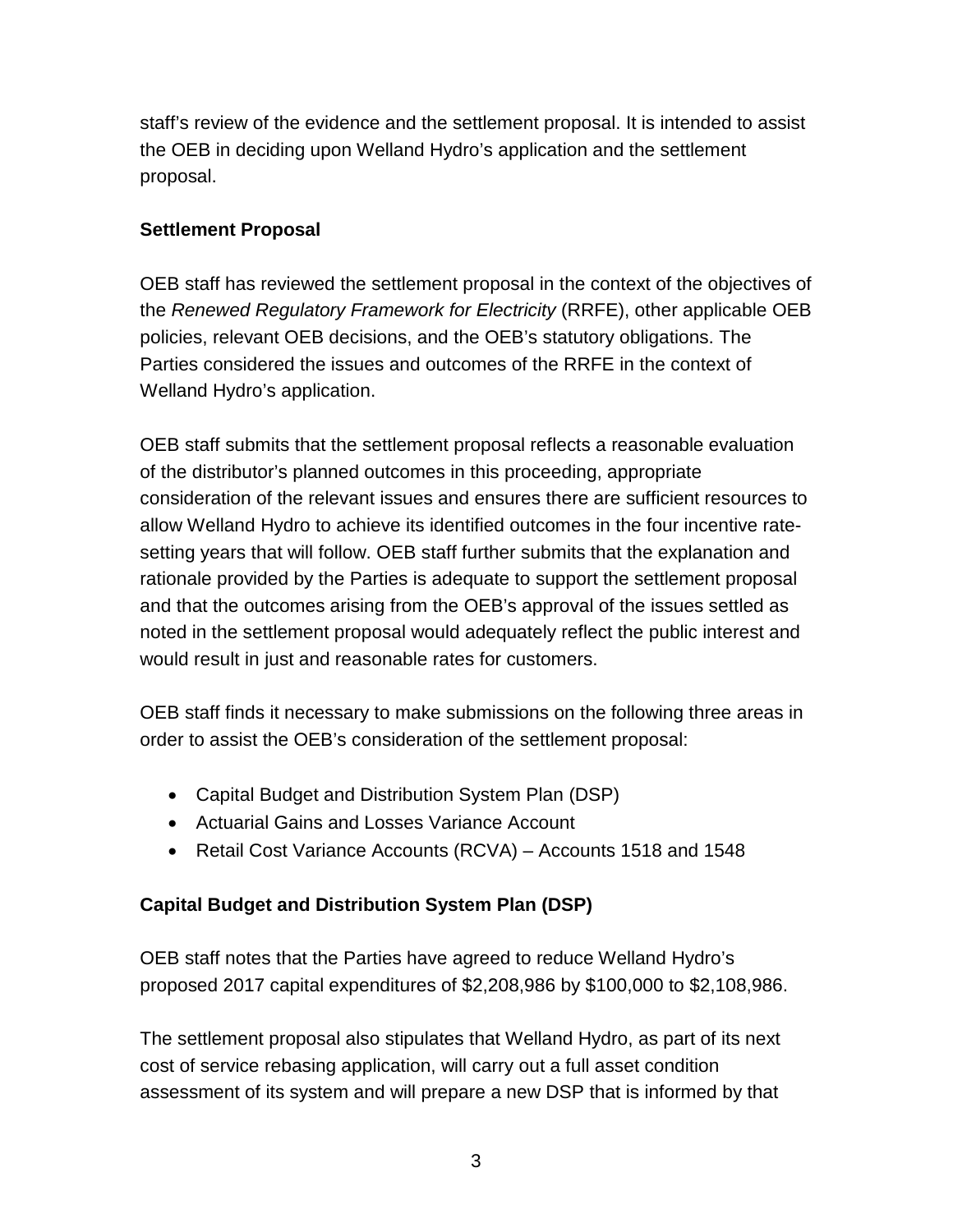asset condition assessment. That new DSP will also expressly consider rate sustainability for Welland Hydro's customers in light of economic growth and demographic forecasts for the Welland Hydro service territory.

OEB staff agrees with Parties that the level of capital in the test year is appropriate for the projects planned by Welland Hydro in the test year, and when compared to historical actuals. OEB staff agrees with Parties that the level of capital in the test year provides adequate capital resources to allow Welland Hydro to continue to pursue continuous improvement in productivity and service quality objectives, achieve operational efficiencies and maintain reliable and safe operation of its distribution system.

Currently, Welland Hydro does not have a formal asset condition assessment process at this time. Results of system inspections and assessments were combined with historical performance and age assessments to provide the tools to make prudent decisions on prioritization for the replacement of assets.<sup>[1](#page-4-0)</sup>OEB staff supports the proposal by the Parties for a full asset condition assessment of Welland Hydro's system as a means for Welland Hydro to continue to improve its capital management processes. The filing of a more detailed asset condition assessment by Welland Hydro as part of its next rebasing application will help inform pacing and prioritization decisions in the future.

OEB staff would also encourage Welland Hydro to ensure that in future DSP filings it continues to work to improve its capital management processes to further show the link between the results of their customer engagement activities and planned capital projects.

# **Actuarial Gains and Losses Variance Account**

Under MIFRS, Welland Hydro records actuarial gains and losses for Other Post-Employment Benefits (OPEBs) immediately in Other Comprehensive Income and never amortize any of it into net income. As a result, these gains and losses will never be recovered in rates or refunded to ratepayers as they never form part of net income. Many utilities under MIFRS may not be affected by this issue as they participate in the OMERS pension plan, where the expense equals the

<span id="page-4-0"></span> $1$  EB-2016-0110, Interrogatory Responses, Page 94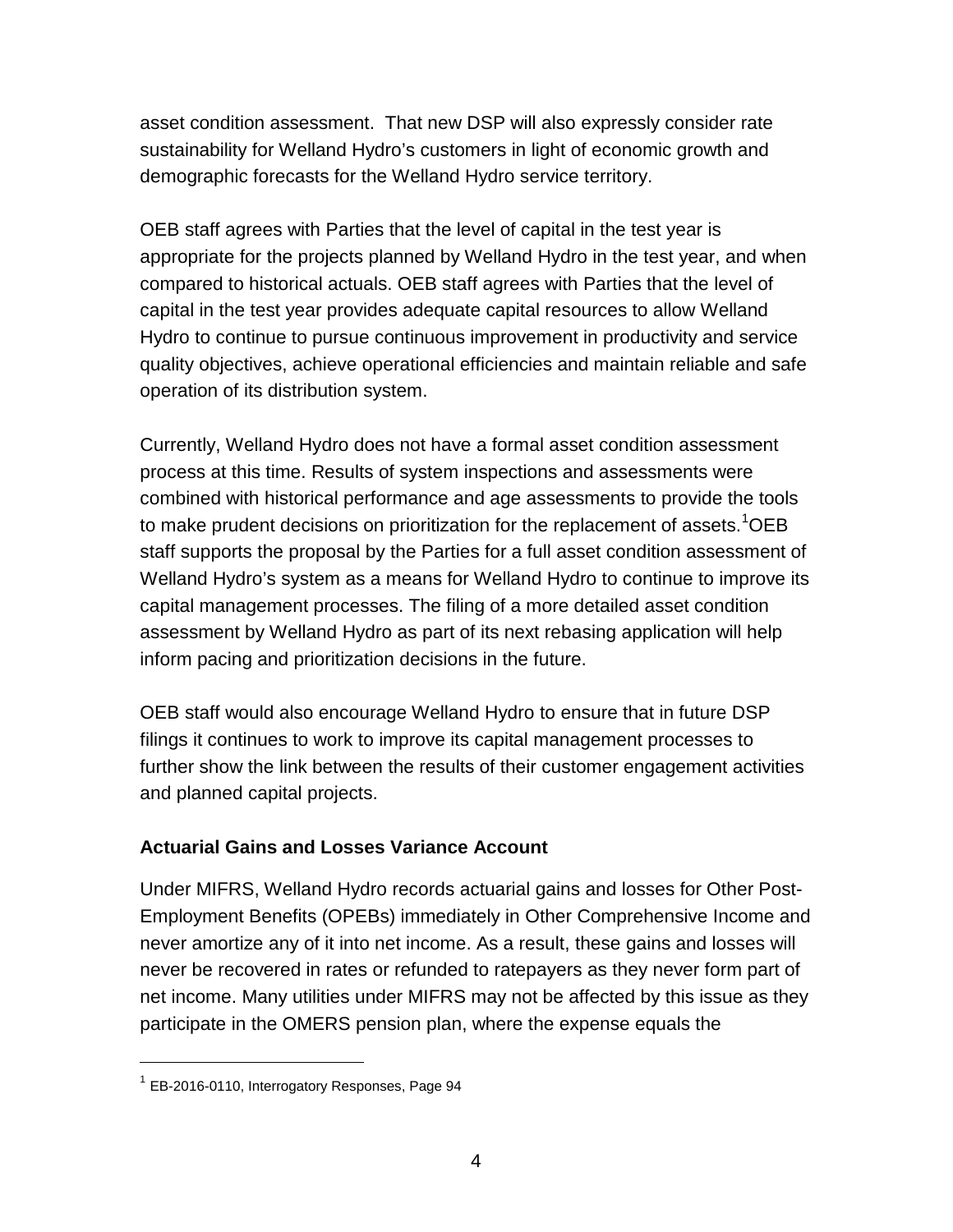employer's contributions made to the plan. Furthermore, for those utilities with OPEB plans, actuarial gains and losses may not be significant. However, OEB staff notes that in recent years, Welland Hydro has experienced swings in actuarial gains and losses that is significant for Welland Hydro's size and is above its materiality threshold. A deferral account to track the actuarial gains and losses, however, would allow for potential recovery or refund of amounts should the gains and losses not offset each other and accumulate to a material balance in the future. OEB staff also notes that several other utilities have been approved similar accounts. Therefore, OEB staff supports the establishment of the Account 1508 - Other Regulatory Assets, Sub-account OPEB Actuarial Gains or Losses Deferral Account.

### **Retail Cost Variance Accounts (RCVA) – Accounts 1518 and 1548**

As part of its evidence, Welland Hydro indicated that the balances in Accounts 1518 - RCVA Retail and Account, and 1548 - RCVA STR are nil. In addition, Welland Hydro has not followed Article 490 of the Accounting Procedures Handbook (APH) for Accounts 1518 and 1548 as it believes the variance between retail revenues collected and incremental costs incurred to service retail customers are not material. $<sup>2</sup>$  $<sup>2</sup>$  $<sup>2</sup>$ </sup>

In response to OEB staff interrogatories, Welland Hydro confirmed that it is seeking the OEB's approval not to track variances in these accounts going forward on the basis that there are no additional labour costs relating to billing retail customers and separating maintenance costs for the CIS is not practical. However, there are some minor variable costs associated with retailer accounts provided by an EBT service provider which, as noted above, are not material<sup>[3](#page-5-1)</sup>.

OEB staff notes that Accounts 1518 and 1548 are generic accounts that have been established for use by all electricity distributors. As such, Welland Hydro's request to stop tracking and recording amounts in these accounts is inconsistent with the requirements as set out by the APH. However, OEB staff notes that the amounts in the accounts would not likely be material. OEB staff also notes that should the OEB accept Welland Hydro's proposal not to track amounts in Accounts 1518 and 1548, ratepayers will not be harmed as the associated

<span id="page-5-0"></span> $2^{2}$  EB-2016-0110, Exhibit 9, Section 2.9.4, Page 16

<span id="page-5-1"></span><sup>3</sup> EB-2016-0110, Responses to Interrogatories (9-Staff-67), Page 214